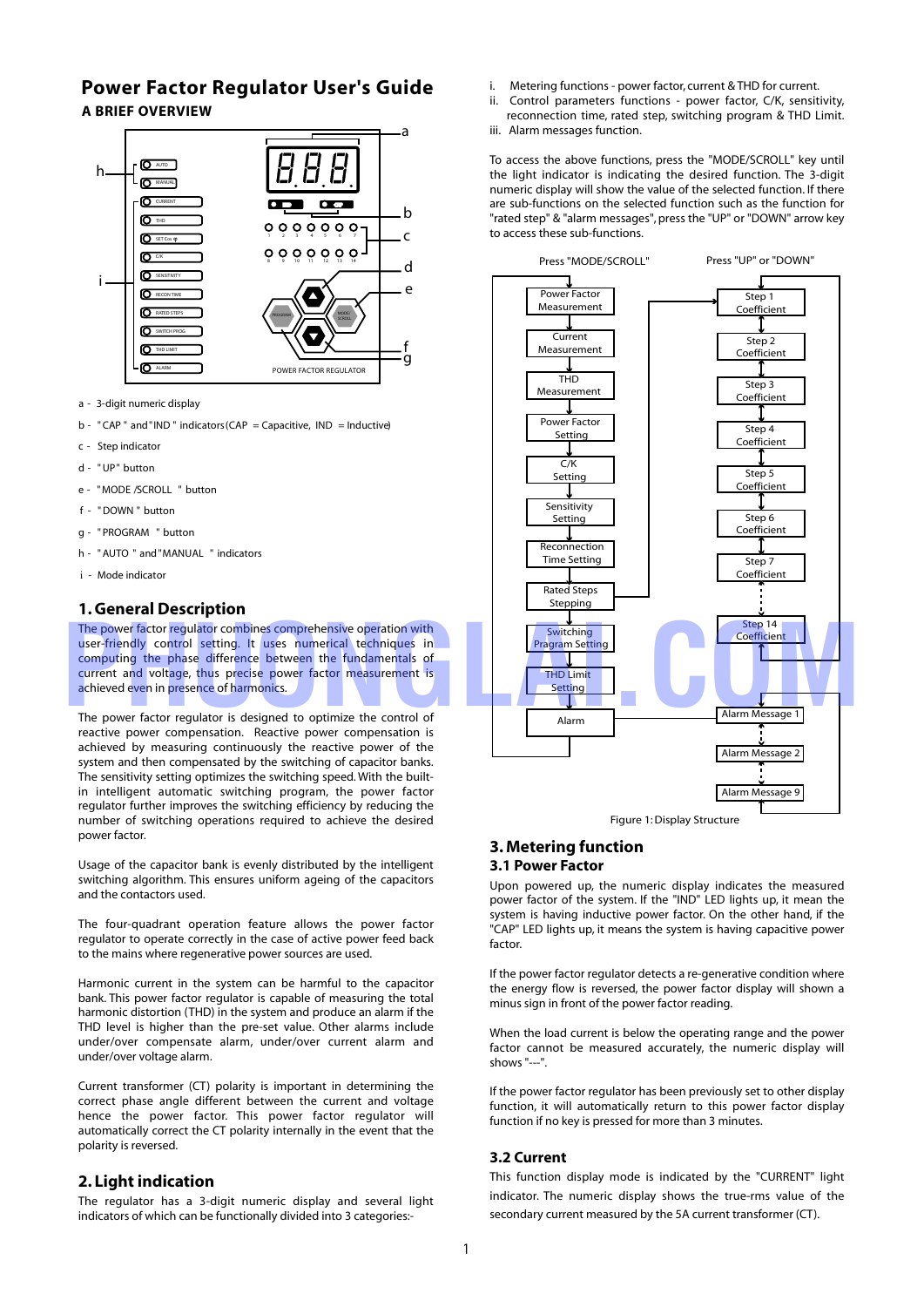Example:

If a 1000/5A CT is used and the display shows "2.50", the primary measured current is 500A.

### **3.3 Current Total Harmonic Distortion(THD)**

This mode is indicated by a "THD" light indicator.The numeric display shows the total harmonic distortion of the current as according to the formula below.

$$
\text{THD} = \sqrt{\sum_{n=2}^{\infty} i_n^2 \over i_1^2} \qquad i_n = n^{\text{th}} \text{ order harmonic current rms}
$$

This measurement is possible only if the total load is at least 10% of the rated load. If the THD could not be displayed, the 3 -digit numeric display will show "---".

### **4. Control Parameters 4.1 Target Power Factor (SET Cos**  $\varphi$ **)**

This set the targeted power factor required when the system is under automatic mode. The power factor regulator will switch the capacitors in or out in order to achieve this set value.

### **4.2 C/K**

This setting is used to set the switching hysteresis and it is calculated based on the smallest size capacitor used.

With automatic C/K selection(C/K set to AtC), the reactive power compensation is achieved without C/K setting. The PFR will measure and evaluate all steps available when necessary and C/K value is then computed.

The C/K value can also be obtained manually from table 1 or calculated with the following formula :-

 $\frac{Q \times J}{\sqrt{3} \times V \times I}$ × 3  $0\times 5$  $V \times I$  $\approx \frac{2.88 \times Q}{4}$ 

where  $Q =$  smallest capacitor step (var)

 V = nominal primary system voltage (V)  $I =$  primary rating of the current transformer  $(A)$ 

#### Example:-

*If Q= 15kvar; V= 415V; I= 800A => C/K = (2.88 x15000)/ (415 x 800) = 0.13*

| $=$ $>$ $C/N$ = (2.88 X I $3$ 000)/ (4 I $3$ X 800) = <b>0.13</b> |  |
|-------------------------------------------------------------------|--|
|                                                                   |  |
|                                                                   |  |

|                                | C/K - Value for 415V                |      |      |      |      |      |      |      |      |      |      |      |
|--------------------------------|-------------------------------------|------|------|------|------|------|------|------|------|------|------|------|
| C.T.                           | <b>Smallest Capacitor in (kvar)</b> |      |      |      |      |      |      |      |      |      |      |      |
|                                | 2.5                                 | 5    | 10   | 15   | 20   | 25   | 30   | 40   | 50   | 60   | 100  | 150  |
| 50:5                           | 0.35                                | 0.70 |      |      |      |      |      |      |      |      |      |      |
| 60:5                           | 0.29                                | 0.58 | 1.16 |      |      |      |      |      |      |      |      |      |
| 75:5                           | 0.23                                | 0.46 | 0.93 |      |      |      |      |      |      |      |      |      |
| 100:5                          | 0.17                                | 0.35 | 0.70 | 1.04 |      |      |      |      |      |      |      |      |
| 150:5                          | 0.23                                | 0.23 | 0.46 | 0.70 | 0.93 | 1.16 |      |      |      |      |      |      |
| 200:5                          | 0.12                                | 0.18 | 0.35 | 0.52 | 0.70 | 0.87 | 1.04 |      |      |      |      |      |
| 250:5                          | 0.14                                | 0.14 | 0.28 | 0.42 | 0.56 | 0.70 | 0.83 | 1.11 |      |      |      |      |
| 300:5                          | 0.07                                | 0.12 | 0.23 | 0.35 | 0.46 | 0.58 | 0.70 | 0.93 | 1.16 |      |      |      |
| 400:5                          | 0.04                                | 0.09 | 0.17 | 0.26 | 0.35 | 0.43 | 0.52 | 0.70 | 0.87 | 1.04 |      |      |
| 500:5                          | 0.03                                | 0.07 | 0.14 | 0.21 | 0.28 | 0.35 | 0.42 | 0.56 | 0.70 | 0.83 |      |      |
| 600:5                          |                                     | 0.06 | 0.12 | 0.17 | 0.23 | 0.29 | 0.35 | 0.46 | 0.58 | 0.70 | 1.16 |      |
| 800:5                          |                                     | 0.04 | 0.09 | 0.13 | 0.17 | 0.22 | 0.26 | 0.35 | 0.43 | 0.52 | 0.87 |      |
| 1000:5                         |                                     | 0.03 | 0.07 | 0.10 | 0.14 | 0.17 | 0.21 | 0.28 | 0.35 | 0.42 | 0.70 | 1.04 |
| 1500:5                         |                                     |      | 0.05 | 0.07 | 0.09 | 0.12 | 0.14 | 0.19 | 0.23 | 0.28 | 0.46 | 0.70 |
| 2000:5                         |                                     |      | 0.03 | 0.05 | 0.07 | 0.09 | 0.10 | 0.14 | 0.17 | 0.21 | 0.35 | 0.52 |
| $Table 1.0/V$ Table for $11EV$ |                                     |      |      |      |      |      |      |      |      |      |      |      |

Table 1: C/K Table for 415V Note: (i) During automatic C/k measurement(C/K set to AtC), any step with C/K value lower than 0.03 may not be detected and will be excluded from the controlling process. (ii) The user may encounter non-optimized regulating during the initial stage before the C/K

value is determined.

#### **4.3 Sensitivity**

This parameter set the speed of the switching. A larger sensitivity value will result in slower switching speed and conversely, a smaller sensitivity value will result in a faster switching speed.This sensitivity applies to both switching on and switching off of the capacitor.

- Example:- *Ifsmallest step, Q1st= 15 kvar; Sensitivity= 60 s/step Scenario 1:*
- *Reactive power required to achieve set power factor, Qrq = 15 kvar Step required to achieve target power factor = Qrq / Q1st = 15kvar/15kvar*
	- *= 1 step*

 *Reaction time = 60/1 = 60 sec* 

*Scenario 2:*

 *Reactive power required to achieve set power factor, Qrq = 45 kvar Step required to achieve target power factor = Qrq / Q1st = 45kvar/15kvar = 3 steps Reaction time = 60/3 = 20 sec*

### **4.4 Reconnection Time**

This is the safety lockout time which is used to prohibit the reconnection of the same capacitor step before it is fully discharged. This parameter is usually set larger than the discharge time of the largest capacitor size in used.

### **4.5 Rated Step**

Every step in the power factor regulator is programmable except Step 1. Step 1 is fixed as "1" and it is the smallest capacitor step used. All other steps were programmed as multiple of Step 1. Example:

*If the configuration of capacitors used, starting from Step 1, is 10kvar, 10kvar, 20kvar, 20kvar, 30kvar, 30kvar, 60kvar & 60kvar, then the rated steps are 1,1,2,2,3,3,6,6.*

Unless all steps are fully used, the unused steps should be set as "000". The last step can be programmed as alarm/fan output by setting the step to "ALA" /"FAn". When the last output is programmed as alarm output, second last output can be programmed as fan output.

During the programming of the "Step", the corresponding light indicator for that selected step will light up. Example, number "1" light indicator indicates rated step for contact output number 1.

If the automatic C/K mode is enabled, the PFR will carry out the automatic rated step measurement. Therefore, all steps are not programmable except alarm/fan output.

### **4.6 Switching Program**

This setting allows the selection of one of the four available switching algorithms.

*a) Manual switching (n-A):*

When this switching program is selected, the capacitor steps are controlled manually by the "UP" or "DOWN" keys. The "UP" key will connect the capacitor step and "DOWN" key will disconnect the capacitor step. Steps are switched in a rotational manner based on first-in-first-out basis.

*b) Rotational switching (rot):* 

This switching program is similar to the manual switching method and it is based on rotational first-in-first-out sequence. Unlike the manual switching program, this option will automatically switch in and out the capacitors according to the targeted power factor, sensitivity setting and the reconnection time setting.  $\sqrt{3} \times V \times I$   $V \times I$ <br>
Where Q = smallest capacitor step (var)<br>
V = nominal primary system voltage (V)<br>
V = nominal primary system voltage (V)<br>
Le primary rating of the current transformer (A)<br>
Example:-<br>
Faxample:-<br>
Faxam

#### *c) Automatic switching (Aut):*

This automatic switching program uses intelligent switching sequence. The step switching sequence is not fixed and the program automatically select the most appropriate steps to switch in or out in order to achieve shortest reaction time with minimum number of steps. For equal ageing of the capacitor and contactors, the program will select the least used step to be switched in if there are two equally rated steps.

Under this switching program, the power factor regulator automatically detects the CT polarity during power up. Once this polarity reference is fixed, any subsequent re-generative power condition detected will cause all the capacitor steps to be

#### *d) Four-quadrant switching (Fqr):*

This switching program is similar to the automatic switching program (Aut) except that this switching program allows the power factor regulator to operate correctly under both import power and export power (re-generative) conditions. Under export power condition, the active power is fed back to the supply mains by other energy sources such as solar power etc. If this option is selected, the installer must ensure that the CT polarity is correctly wired because the automatic CT polarity correction detection feature is disabled.

The "Manual" light indicator on the power factor regulator lights up if the switching program is set to Manual switching (n-A). For Rotational (rot), Automatic (Aut) and Four-quadrant (Fqr) switching programs, the "Auto" light indicator on the regulator lights up.

Under normal operating condition, the step indicators indicate the ON/OFF status of every step. A steady ON light indicates the particular step is switched in. A blinking light indicates that the particular step is required to switch in but unable to do so temporary due to reconnection time lockout.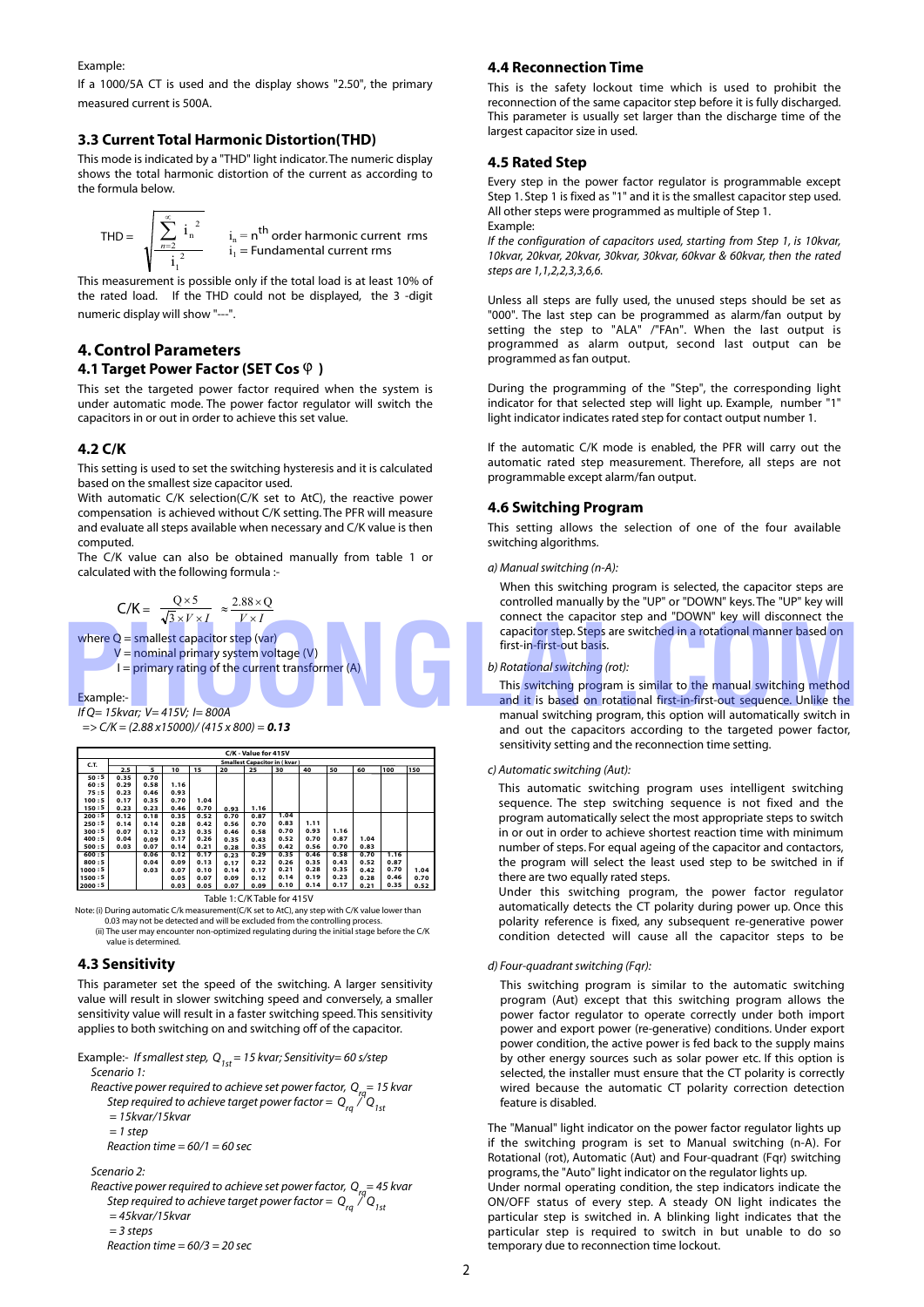Please note that all the steps will be disconnected if the power factor regulator detects a re-generative condition under Rotational (rot) or Automatic (Aut) switching program.

#### **4.7 THD Limit**

This parameter specifies the limit of total harmonic distortion level before an alarm is activated (More information on section 6). This function can be disabled by setting the parameter to "oFF".

#### **4.8 Procedure for Setting the Control Parameters**

- Step 1: Select the required item by stepping through all the items using "MODE/SCOLL" key.The corresponding indicator of the selected item will be lit. For "Rated step" setting, the individual output can be selected via the "UP" or "DOWN" keys, the step indicator corresponds to the step number.
- Step 2: Press the "PROGRAM" key once, the indicator of the selected item will blink to indicate that the system is now in programming mode.
- Step 3: Use the "UP" or "DOWN" keys to select the desired value.
- Step 4: To save the selected value, press the "PROGRAM" key once, the indicator stop blinking and the setting is saved.

To abort without saving the selected setting, press the "MODE/SCROLL" key.



\*1- Under normal operation except for rated step display,the step indicator indicate step ON/OFF status

\*2- Number of steps depend on model

\*3- Only last output can be configured as alarm output

\*4- Last output can be configured as fan output, or second last output can be configured as fan output only when last output is configured as alarm output. Table 2: Parameters setting

#### **4.9 Reset To Factory Default Setting**

To reset all programmable parameters to factory default, first power off the power factor regulator. Press the "UP" & "DOWN" keys simultaneously while turning on the power and holds it for more than 5 sec until the display flashes "dEF" for 3 sec. Now the power factor regulator is restored to factory default setting.

### **5. Fan Output**

When the fan output is selected, the output will be energized with any capacitor bank switched ON.

#### **6. Alarm**

Alarm conditions detected by the power factor regulator are indicated by the flashing "ALARM" light indicator.The last step of the regulator, if required, can also be selectively programmed as alarm contact in addition to the "ALARM" indicator. This additional alarm contact is normally open and it closes when alarm is activated.

To view the alarm message, press the "MODE/SCROLL" key until the "ALARM" function is selected. The numeric display will show the alarm message as according to Table 3 below. If more than one alarm messages are recorded, press the "UP" or "DOWN" keys to view the others. The alarm indications are automatically reset to normal once the alarm conditions are restored.

| Alarm           | Description                                                                                | Delay time       |                   | Action                                     | Alarm outputs |       |
|-----------------|--------------------------------------------------------------------------------------------|------------------|-------------------|--------------------------------------------|---------------|-------|
| Message         |                                                                                            | Activate         | Deactivate        |                                            | LED           | Relay |
| thd             | Current THD exceed set                                                                     | 5 min            | $2.5 \text{ min}$ | $*^5$ All steps                            | <b>Blinks</b> | On    |
|                 | <b>THD Limit</b>                                                                           |                  |                   | disconnected                               |               |       |
| Lol             | Current lower than 3%<br>rated value                                                       | 10 <sub>s</sub>  | 5 <sub>s</sub>    |                                            | <b>Blinks</b> |       |
| Hil             | Current exceed 110% of<br>rated value                                                      | 2 min            | 1 min             | $*$ <sup>5</sup> All steps<br>disconnected | <b>Blinks</b> | On    |
| LoU             | voltage lower than 85% of<br>rated value                                                   | 100 ms           | 5 <sub>s</sub>    |                                            | <b>Blinks</b> | On    |
| HiU             | Voltage exceed 110% of<br>rated value                                                      | 15 min           | $7.5 \text{ min}$ |                                            | <b>Blinks</b> | On    |
| UC <sub>o</sub> | All capacitors are<br>connected and the<br>power factor lower than<br>set power factor     | 15 min           | $7.5$ min         |                                            | <b>Blinks</b> | On    |
| OC <sub>o</sub> | All capacitors are<br>disconnected and the<br>power factor higher than<br>set power factor | $15 \text{ min}$ | $7.5 \text{ min}$ |                                            | <b>Blinks</b> | On    |
| ESt             | Auto C/K or rated step<br>measurement error.<br>Manual setting required                    |                  |                   |                                            | <b>Blinks</b> |       |
| ECt             | Automatic CT polarity<br>detection error                                                   |                  |                   |                                            | <b>Blinks</b> |       |

\*5- Automatic switching of steps are prohibited when this alarm occurred.

Table 3: Alarm table

### **7. Automatic CT polarity detection**

During the power on start-up process, the power factor regulator, if programmed under Rotational or Automatic switching program, detects the CT polarity and correct it internally if the CT polarity is reversed. If the power factor regulator is set for Four-quadrant switching program, this feature is disabled.

### **8. Programming Lock**

The power factor regulator is equipped with a programming lock to prevent inadvertent changes to the control parameters. If locked, all the control parameters can only be viewed at and cannot be changed without unlocking it first.

To lock or unlock, first ensure that the display is on the power factor display function mode, then press "PROGRAM" key once followed by "DOWN" key immediately. Hold the "DOWN" key until the numeric display flashes "LOC" or "CLr". "LOC" indicates the power factor regulator is locked and "CLr" indicates the regulator is unlocked.

### **9.Technical Data 9.1 Auxiliary Supply**

| Supply voltage          | : 220VAC / 415VAC |
|-------------------------|-------------------|
| <b>Operating Limits</b> | $: -15\% + 10\%$  |
| Consumption             | $: 10VA$ max      |
| Frequency               | : 50Hz or 60Hz    |

#### **9.2 Current Input**

| Rated current, I <sub>n</sub> | : 5A             |
|-------------------------------|------------------|
| <b>Operatings Limits</b>      | $: 0.15A - 6.5A$ |
| Rated Frequency               | : 50Hz or 60Hz   |

#### **9.3 Relay Output**

| Numbers of outputs                   | : 6/8/12/14 (PFR60/PFR80/PFR120/PFR140) |
|--------------------------------------|-----------------------------------------|
| Contact arrangment : NO contact type |                                         |
| Rated capacity                       | : 5A 250VAC (Cos $\varphi$ = 1)         |
| Max current for the                  | : 12A continuous                        |
| common terminals                     |                                         |

#### **9.4 Control Range**

| Power factor setting  | : 0.8 inductive - 0.8 capacitive            |
|-----------------------|---------------------------------------------|
| C/K setting           | $: 0.03 - 1.00$                             |
| Switching sensitivity | $: 5 - 600$ s/step                          |
| Reconnection time     | $: 5 - 240s$                                |
| for same step         |                                             |
| THD threshold         | $: 0.20 - 3.00$ (20% - 300%) / OFF          |
| Switching Program     | : Automatic / Automatic Rotate / Manual/    |
|                       | Four-quadrant                               |
|                       | Rated step coefficient: 0/1/2/3/4/6/8/12/16 |

#### **9.5 Mechanical**

| Mounting                 | : Panel mounting                                |
|--------------------------|-------------------------------------------------|
|                          | Dimension ( $h$ X w X d) : 144mm X 144mm X 91mm |
| Approximate weight : 1kg |                                                 |